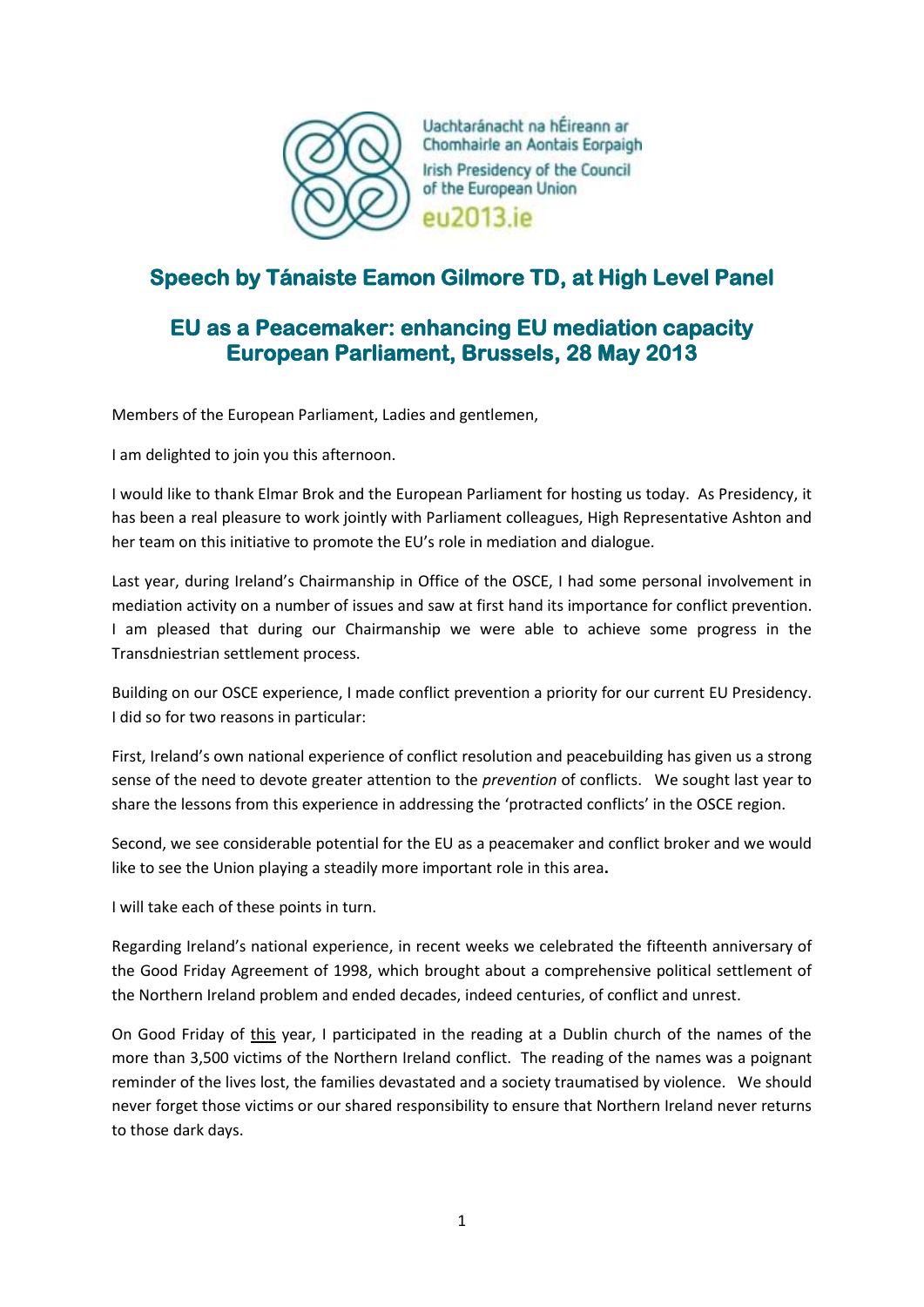The Good Friday Agreement succeeded in putting that conflict behind us. It was a seminal moment in our history, a huge achievement. In the creation of that agreement, dialogue and mediation were of pivotal importance**.**

Multi-level dialogue paved the way for the peace which, in the words of our poet William Butler Yeats, came "*dropping slow".* In addition to dialogue within each community and between them, a distinctive feature of the Northern Ireland peace negotiations was what might be termed 'dual mediation'. During the talks process, the Irish and British Governments acting in concert provided effective mediation with the nationalist and unionist communities respectively.

A third channel of dialogue and mediation was provided by external partners. The involvement of US President Clinton, Senator George Mitchell and others is well known. They demonstrated unprecedented levels of commitment both during the talks and thereafter, in particular at moments when the process was faltering.

The crucial support provided by the European Union is perhaps less well known. Throughout the years of violence and division, European Union leaders and institutions played a key role – often behind the scenes – in encouraging moves towards peace and a shared future based on equality and fairness. In 1994 Jacques Delors, then President of the European Commission, indicated that the EU would respond to a credible IRA ceasefire with a package of support for the people of Northern Ireland. He was true to his word. Since then three successive "PEACE" programmes have supported dialogue, partnership, cross-border cooperation and reconciliation as well as employment creation and economic recovery. A rich range of activities has impacted on town and villages in Northern Ireland and the border areas. I am pleased that, during our EU Presidency, we have been able to ensure a commitment to further EU support, totalling €150 million, for a PEACE IV Programme. This brings support to date to well over €2 billion. I am also delighted that the Maze/Long Kesh Project is to be generously funded by the EU.

Ladies and Gentlemen,

Ireland was delighted when the European Union was awarded the Nobel Peace Prize last year. At a difficult moment, when many of our citizens associate the EU primarily with economic crisis, this award was a timely reminder of the Union's most fundamental achievement. From the devastation caused by two world wars in the last century, a Europe emerged which is at peace with itself and which is built on solid foundations of democracy, human rights and justice.

However, now is not the time to sit back comfortably. We face a responsibility to live up to the honour of the Nobel Prize and to ensure that Europe continues to make a strong contribution to the search for peace, stability and justice beyond our own borders.

Mediation has a critical role to play in conflict prevention. The EU, with a well-defined set of values guiding its policies and actions, is particularly well placed to serve as mediator in situations of actual or incipient conflict. The EU is usually present in a given country or region before conflict emerges and, unlike other partners, it stays there for the long haul. There is also the scale and quality of the assistance the EU can provide.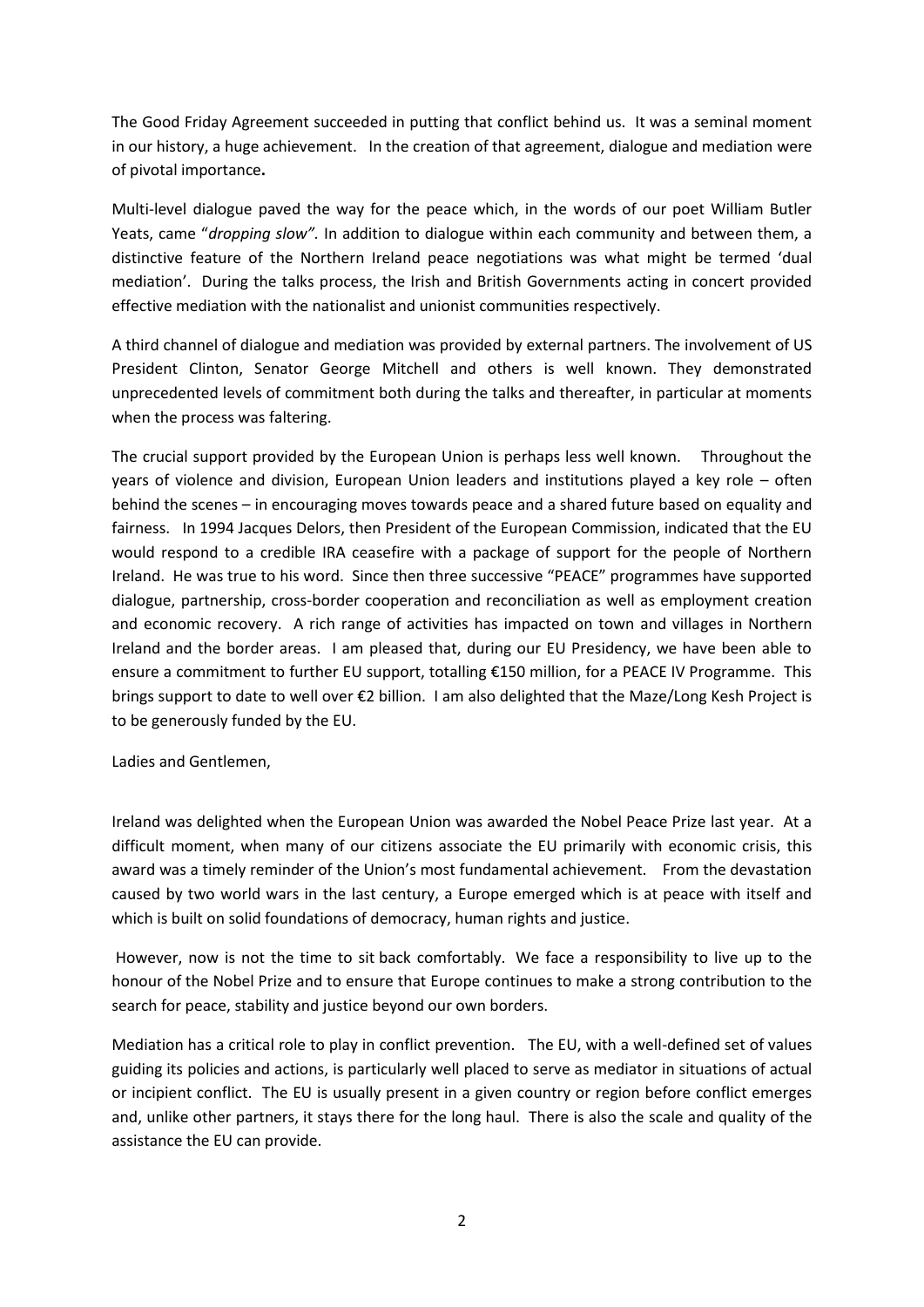As we have heard today the High Representative and the EEAS are already involved in important and diverse mediation work. Cathy Ashton's recent role in brokering a positive outcome to the Serbia-Kosovo dialogue was an outstanding example of successful mediation.

Beyond direct involvement of this kind, the EEAS lends indirect support to mediation work carried out by partner organizations in the field. With us today are mediation practitioners of various backgrounds whose work would not be possible without the encouragement and support of the EU. With us in spirit also are "insider mediators" who have received practical support from EU Delegations and EU Special Representatives in regions which are struggling to defuse conflict.

All of these activities are guided by the 2009 Concept on Mediation, which was agreed by the Commission and Member States.

Within the EEAS, the Mediation Support Team has been in place for just over one year. It works discreetly to mainstream knowledge of mediation work throughout the EEAS and the network of EU Delegations. I would like to see priority given to supporting this Team, with appropriate resourcing, as it pushes forward with activities foreseen in the 2009 Concept. Training in mediation skills is a key dimension; the EU's capacity to act as a mediator will be greatly strengthened in my view when mediation training has been provided to all of the EU Delegations.

These activities will be implemented in close consultation with the European Parliament. I very much share the Parliament's desire to see the EU's role in mediation and dialogue reinforced and its capacities strengthened.

We are fortunate to have, in addition to the EEAS and the Commission, so many individual practitioners, NGOs and member States who are active in the field of mediation. That is why I welcome the Instrument for Stability project which will identify, train and connect mediation specialists.

In the same spirit, I commend the determination of the EEAS to cooperate closely with UN partners and with the "Friends of Mediation" network, of which Ireland is an active member.

Overall, I favour an approach which would involve strengthening the capacity of the EEAS, in the field of conflict prevention and mediation. While I can see merit in some of the arguments advanced in support of creating a stand-alone institution, there are budgetary and legal difficulties attaching to this option and my preference on balance is to build on what already exists. To supplement the EEAS work, however, and to strengthen the external capacities available to the Union in this field, I could envisage an informal network being formed which would facilitate greater exchanges of information and expertise among mediation experts attached to relevant organizations in the individual member States.

As for Ireland's own work in this field, we have in recent years supported a wide range of dedicated dialogue and peace-building projects, with a total financial contribution to date of over 12million euros. Both the EU and the UN, I am happy to say, regularly call on Irish conflict resolution specialists – in particular those with experience of the Northern Ireland peace process -- for mediation and training activities.